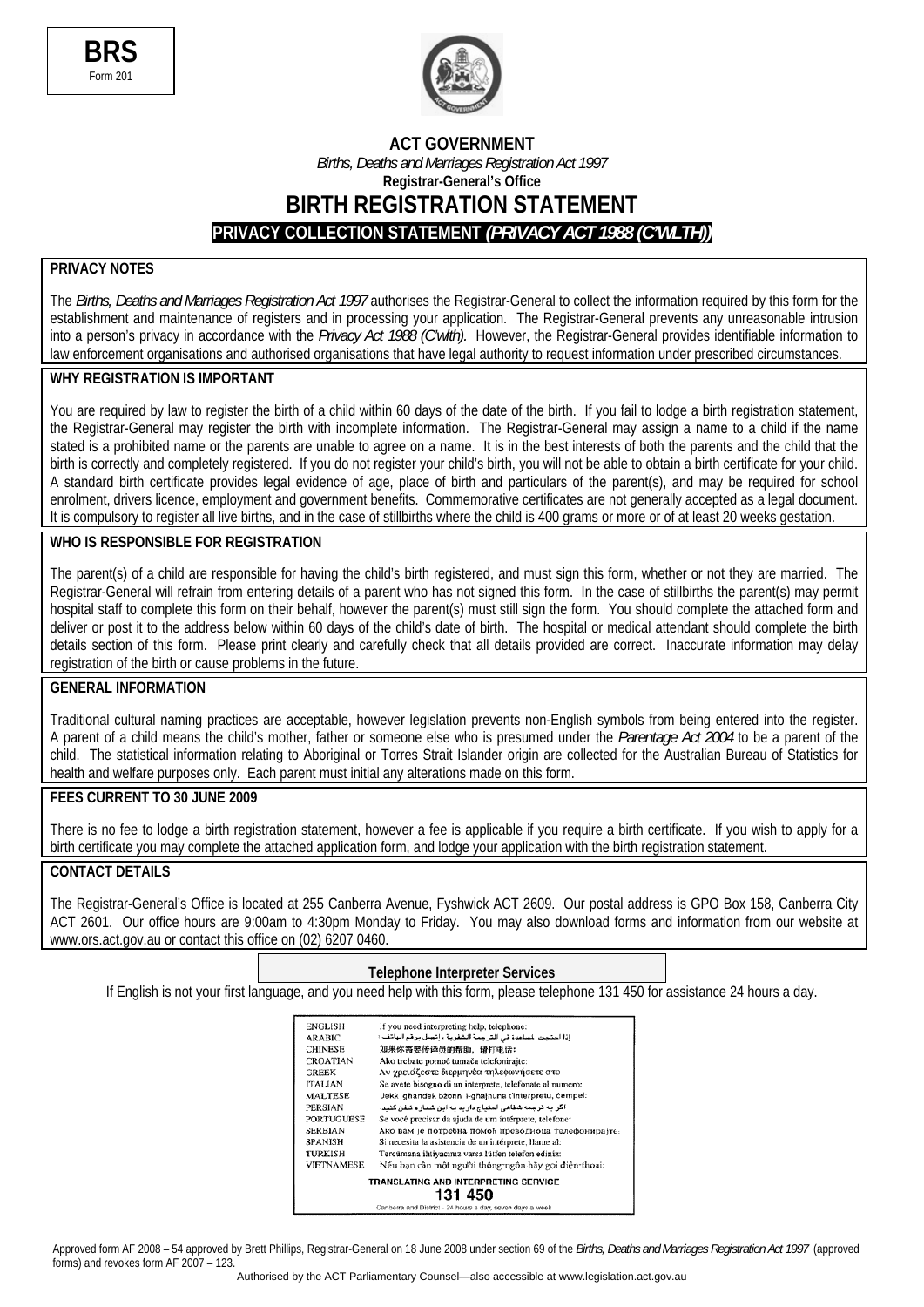| <b>BIRTH CERTIFICATE ORDER FORM</b><br>It is not compulsory to order a birth certificate at the time a child's birth is registered.<br>If you order a commemorative package you will also receive a standard birth certificate.<br>For security purposes the example commemorative certificates below have been altered.<br>Full examples may be viewed in our office. Please select the type of certificate you wish to order. |                                                                                         |               |          |         |        |
|---------------------------------------------------------------------------------------------------------------------------------------------------------------------------------------------------------------------------------------------------------------------------------------------------------------------------------------------------------------------------------------------------------------------------------|-----------------------------------------------------------------------------------------|---------------|----------|---------|--------|
| Standard Birth Certificate   Commemorative Package   Commemorative Certificate Only<br>Type of Commemorative Certificate:<br>Capital $\Box$<br>Bluebell $\Box$ Year 2000 $\Box$<br>Clowns<br>Duck<br>Canberra $\Box$<br>Blue Bunny <b>D</b> Pink Bunny <b>D</b> Teddy Bears <b>D</b>                                                                                                                                            |                                                                                         |               |          |         |        |
| <b>BIRTH CERTIFICAST</b>                                                                                                                                                                                                                                                                                                                                                                                                        |                                                                                         |               |          |         |        |
| Certificate Type                                                                                                                                                                                                                                                                                                                                                                                                                | <b>Child's Full Name</b>                                                                | Date of Birth | Quantity | Price   | Amount |
| Standard Certificate only                                                                                                                                                                                                                                                                                                                                                                                                       |                                                                                         |               |          | \$36.00 | \$     |
| Canberra                                                                                                                                                                                                                                                                                                                                                                                                                        |                                                                                         |               |          | \$51.00 | \$     |
| Capital                                                                                                                                                                                                                                                                                                                                                                                                                         |                                                                                         |               |          | \$51.00 | \$     |
| Bluebell                                                                                                                                                                                                                                                                                                                                                                                                                        |                                                                                         |               |          | \$51.00 | \$     |
| <b>Year 2000</b>                                                                                                                                                                                                                                                                                                                                                                                                                |                                                                                         |               |          | \$51.00 | \$     |
| Clowns                                                                                                                                                                                                                                                                                                                                                                                                                          |                                                                                         |               |          | \$51.00 | \$     |
| <b>Blue Bunny</b>                                                                                                                                                                                                                                                                                                                                                                                                               |                                                                                         |               |          | \$51.00 | \$     |
| Pink Bunny                                                                                                                                                                                                                                                                                                                                                                                                                      |                                                                                         |               |          | \$51.00 | \$     |
| <b>Teddy Bears</b>                                                                                                                                                                                                                                                                                                                                                                                                              |                                                                                         |               |          | \$51.00 | \$     |
| <b>Duck</b>                                                                                                                                                                                                                                                                                                                                                                                                                     |                                                                                         |               |          | \$51.00 | \$     |
| <b>Registered Post</b>                                                                                                                                                                                                                                                                                                                                                                                                          | All certificates sent by mail attract a \$5.00 registered person to person postage fee. |               |          | \$5.00  | \$     |
| <b>TOTAL</b>                                                                                                                                                                                                                                                                                                                                                                                                                    | Please ensure you add this fee to your payment.                                         |               |          |         | \$     |
| <b>DETAILS OF APPLICANT</b>                                                                                                                                                                                                                                                                                                                                                                                                     |                                                                                         |               |          |         |        |

| Surname                                                                                                                                                                                                                                                                                                                                                                              |  |                | Given names                                  |        |                                |          |
|--------------------------------------------------------------------------------------------------------------------------------------------------------------------------------------------------------------------------------------------------------------------------------------------------------------------------------------------------------------------------------------|--|----------------|----------------------------------------------|--------|--------------------------------|----------|
| Current residential address                                                                                                                                                                                                                                                                                                                                                          |  |                | Postal address if different from residential |        |                                |          |
|                                                                                                                                                                                                                                                                                                                                                                                      |  |                |                                              |        |                                |          |
|                                                                                                                                                                                                                                                                                                                                                                                      |  | Postcode       |                                              |        |                                | Postcode |
| Daytime contact telephone number                                                                                                                                                                                                                                                                                                                                                     |  | E-mail address |                                              |        | Reason certificate is required |          |
|                                                                                                                                                                                                                                                                                                                                                                                      |  |                |                                              |        |                                |          |
| Relationship to child named on certificate                                                                                                                                                                                                                                                                                                                                           |  |                | Signature                                    |        |                                |          |
|                                                                                                                                                                                                                                                                                                                                                                                      |  |                |                                              |        |                                |          |
| <b>PAYMENT DETAILS</b><br>If you are applying by mail and payment is by credit card please complete the details below. Payment may be made by cash, credit<br>card, EFTPOS, money order or cheque, all cheques and money orders should be made payable to the Registrar-General. Applications<br>paid by personal cheque will be held for 7-10 working days for the cheque to clear. |  |                |                                              |        |                                |          |
| Mastercard                                                                                                                                                                                                                                                                                                                                                                           |  | Visa Card      |                                              | Amount | \$                             |          |
| Card Number                                                                                                                                                                                                                                                                                                                                                                          |  |                |                                              |        | <b>Expiry Date</b>             |          |
| Name of Cardholder                                                                                                                                                                                                                                                                                                                                                                   |  |                | Signature of<br>Cardholder                   |        |                                |          |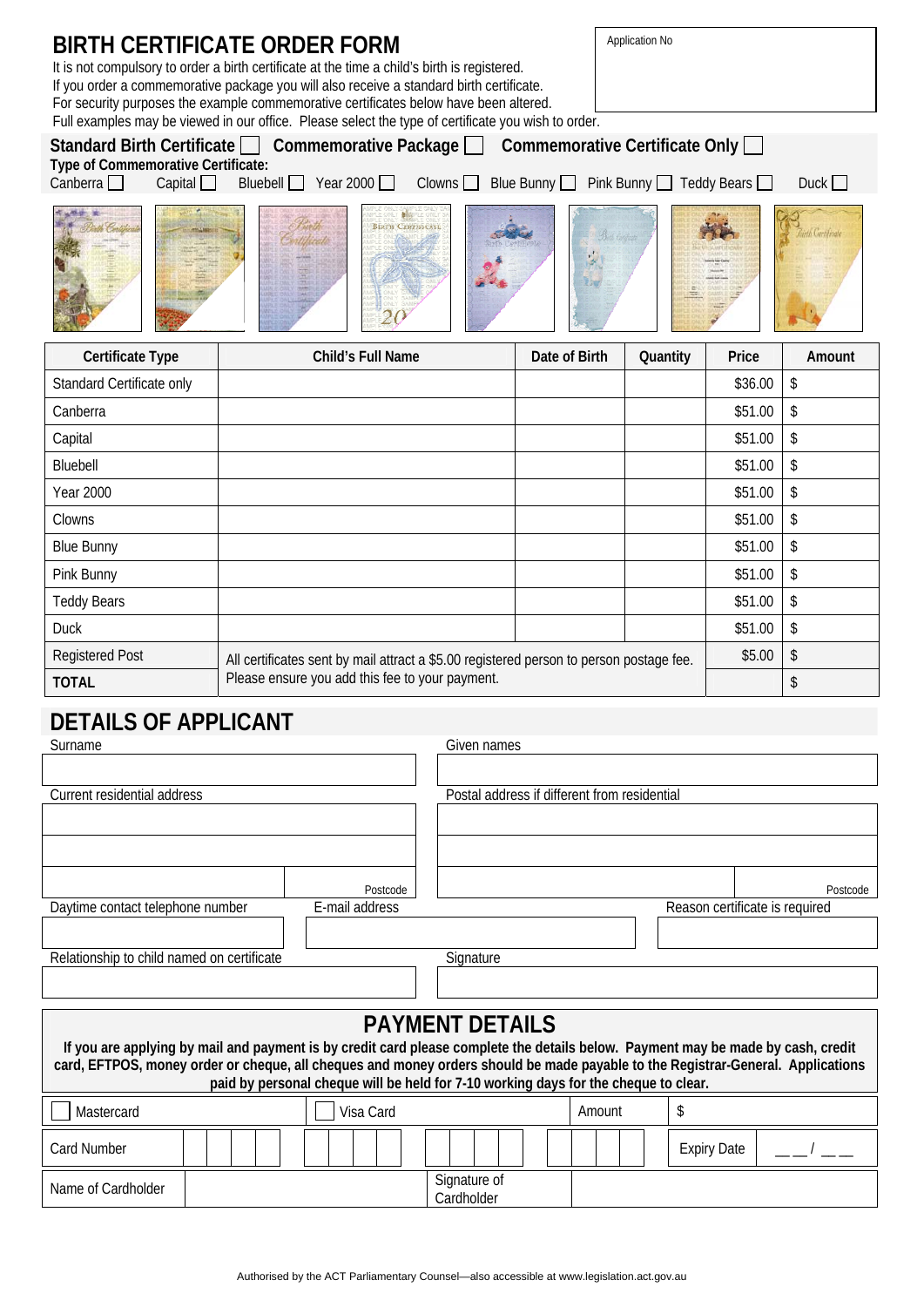Registration No





Certificate Applied For (Office use Only) **Y / N** 

### **ACT GOVERNMENT**

*Births, Deaths and Marriages Registration Act 1997* 

**Registrar-General's Office**

**BIRTH REGISTRATION STATEMENT** 

# **DETAILS OF CHILD TO BE COMPLETED BY PARENT(S)**

Surname Given names

### **DETAILS OF CHILD TO BE COMPLETED BY HOSPITAL OR MEDICAL ATTENDANT** Date of birth Time of birth Sex If multiple birth (ie 1 of 2) Weight

| <b>DAIC OF DILIT</b>                              | <b>TILLIC OF DILITE</b> | <b>JEV</b> | If HIGHLING DILIT (IC T OF Z)                               | <b>VVCIUIIL</b> |  |  |
|---------------------------------------------------|-------------------------|------------|-------------------------------------------------------------|-----------------|--|--|
|                                                   | am/pm                   |            | 0t                                                          | grams           |  |  |
| Was child born alive?                             | Gestation if not alive  |            | Place of birth (name of hospital or address if other place) |                 |  |  |
| Yes<br>No                                         |                         | weeks      |                                                             |                 |  |  |
| Medical practitioner, registered nurse or midwife |                         |            | Other witnesses present at the birth                        |                 |  |  |
| Dr/Rn/Rm                                          |                         |            |                                                             |                 |  |  |
| DETAILS OF MOTHER AT TIME OF CHILD'S BIRTH        |                         |            |                                                             |                 |  |  |
| Surname                                           |                         |            | Maiden name/former surname if any                           |                 |  |  |

| Given names in full                                                                                                           | Date of birth<br>Occupation                           |
|-------------------------------------------------------------------------------------------------------------------------------|-------------------------------------------------------|
|                                                                                                                               |                                                       |
| Place of birth                                                                                                                | Residential address at time of the birth of the child |
|                                                                                                                               |                                                       |
| Suburb/Town                                                                                                                   |                                                       |
| State/Country                                                                                                                 |                                                       |
| Aboriginal or Torres Strait Islander origin (for Australian Bureau of Statistics purposes only)                               |                                                       |
| None ■ Yes, Aboriginal origin ■ Yes, Torres Strait Islander origin ■ Yes, both Aboriginal and Torres Strait Islander origin   |                                                       |
| Day time contact telephone number                                                                                             | Signature                                             |
|                                                                                                                               |                                                       |
|                                                                                                                               |                                                       |
| DETAILS OF FATHER □ PARENT □ AT TIME OF CHILD'S BIRTH                                                                         |                                                       |
| Surname                                                                                                                       | Former surname if any                                 |
|                                                                                                                               |                                                       |
| Given names in full                                                                                                           | Date of birth<br>Occupation                           |
|                                                                                                                               |                                                       |
| Place of birth                                                                                                                | Residential address at time of birth of the child     |
| Suburb/Town                                                                                                                   |                                                       |
|                                                                                                                               |                                                       |
| State/Country                                                                                                                 |                                                       |
| Aboriginal or Torres Strait Islander origin (for Australian Bureau of Statistics purposes only)                               |                                                       |
| ] None □ Yes, Aboriginal origin □ Yes, Torres Strait Islander origin □ Yes, both Aboriginal and Torres Strait Islander origin |                                                       |
| Day time contact telephone number                                                                                             | Signature                                             |